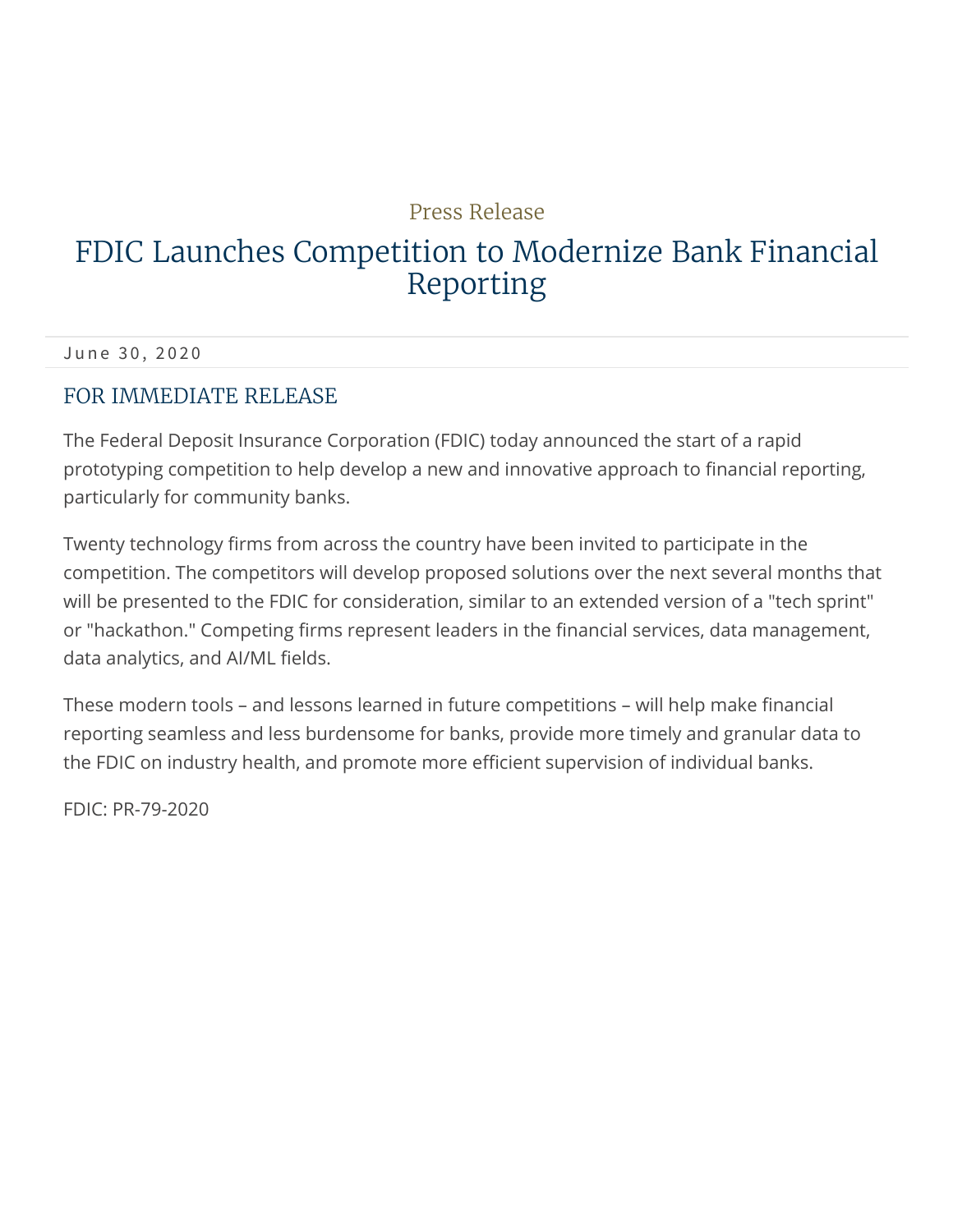# **AMERICAN BANKER**

## **FDIC Chief on Why Call Reports are Getting a Makeover**

#### **By Jelena McWilliams**

July 1, 2020

More than 150 years ago, Congress mandated that banks provide quarterly reports to supervisors on the financial health of the banking industry.

At the end of each quarter, banks collect between 1,400 and 2,400 data fields, and transfer it to the Federal Deposit Insurance Corp. for aggregation and analysis.

When I began serving as FDIC chairman two years ago, we charted an ambitious course for the development of new technological solutions both at the agency and across the banks we supervise. This agenda includes making these "call reports" obsolete.

Why, one may ask, would a bank regulator want to get rid of quarterly data collection? Because there has to be a better way.

Here is the issue: On June 16, we reported on the health of over 5,000 FDIC-insured financial institutions at the end of the first quarter. The quarter was challenging for banks, but the economic impact of the coronavirus pandemic would continue into the second quarter.

Second quarter results for the vast majority of banks will not come in until the end of July — 120 days after the quarter began. If you were a doctor trying to assess a patient's health, it would be preposterous to get the lab results four months later. The information gap is particularly acute at community banks.

For our largest banks, the FDIC uses technology to fill the gap between call reports with robust, granular data feeds on liquidity, security exposures and asset quality. This depth of reporting is not necessary for community banks that individually represent little to no systemic risk.

Nevertheless, financial conditions across all community banks can be key indicators of strain in the economy, growing stress across the financial system and emerging risk at individual institutions.

This presents a key challenge for regulators: How to promote more regular reporting from community banks — where technology levels vary greatly — without increasing reporting burdens or costs.